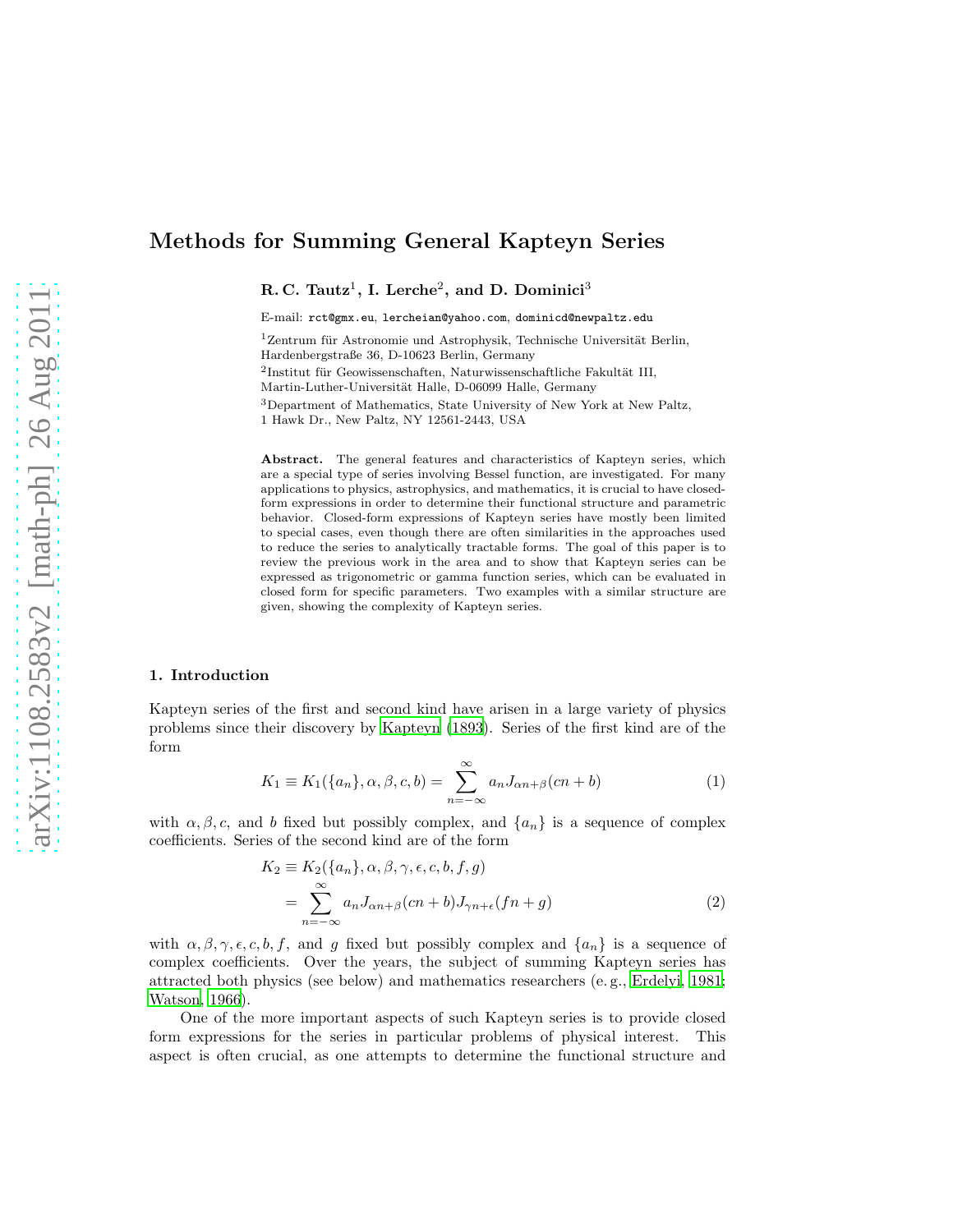parametric behavior for the problem at hand. For example, for a system of N equally charged particles uniformly spaced on a rotating ring, [Budden \(1924\)](#page-13-3) used Kapteyn series to show how the far-field radiation distribution varies as  $N \to \infty$  (see also [Lerche and Tautz](#page-13-4), [2008](#page-13-4)). Earlier, [Schott \(1912\)](#page-13-5) had discussed radiation from a single relativistic particle moving in a circle. Both radiation problems involved Kapteyn series of the second kind with  $\alpha = \gamma = 1$ ;  $\beta = \epsilon = 0$ ;  $c = f$  and  $b = g = 0$  but with different coefficients  $a_n$  for the two problems.

To name but a few illustrations from a broad range of physical applications (see [Tautz and Lerche, 2009](#page-13-6), for a review), the large variety of physics problems involving various Kapteyn series includes: (i) Kepler's problem [\(Dattoli et al., 1998](#page-13-7)) (ii) pulsars [\(Harrison and Tademaru](#page-13-8), [1975;](#page-13-8) [Lerche and Tautz, 2007](#page-13-9)); (iii) side-band spectra of tera-hertz electromagnetic waves [\(Citrin](#page-13-10), [1999;](#page-13-10) [Lerche et al., 2009](#page-13-11)); (iv) high-intensity Compton scattering [\(Harvey et al., 2009;](#page-13-12) [Lerche and Tautz, 2010\)](#page-13-13); (v) queueing theory [\(Dominici](#page-13-14), [2007](#page-13-14)b); and (vi) cosmic ray transport theories [\(Tautz and Dominici,](#page-13-15) [2010;](#page-13-15) [Tautz and Lerche, 2010\)](#page-13-16).

In [Dominici \(2007](#page-13-17)a), Kapteyn series of the form

$$
K_1(z,t) = \sum_{n=1}^{\infty} t^n J_n(nz)
$$
\n
$$
(3)
$$

were studied and a series representation was derived in powers of z. Furthermore, the radius of convergence was analyzed. Also, general Kapteyn series of the first kind were considered. In [Dominici \(2010\)](#page-13-18), an asymptotic approximation in terms of a Kapteyn series was obtained for the zeros of the Hermite polynomials.

As far as can be determined, physical applications of Kapteyn series to date seem to involve only structural behaviors of the form

$$
\sum a_n J_{n+\nu}(cn) \tag{4}
$$

for Kapteyn series of the first kind and

$$
\sum a_n J_{n+\beta}(cn) J_{-(n+\epsilon)}(cn) \tag{5}
$$

for Kapteyn series of the second kind. What would be of value is to determine broad ranges of the parameters and coefficients  $a_n$  so that rather general closed-form representations of the Kapteyn series  $K_1$  and  $K_2$  are available. Such knowledge would then obviate having to evaluate each application of Kapteyn series de novo.

Efforts in this general direction have been provided by [Nielsen \(1901,](#page-13-19) [1904\)](#page-13-20) who summed particular Kapteyn series of the second type. Curiously, in respect of Nielsen's work, [Watson \(1966\)](#page-13-2) remarks "series of the type

$$
\sum \beta_n J_{\nu+n} \left[ \left( \frac{\mu+\nu}{2} + n \right) z \right] J_{\mu+n} \left[ \left( \frac{\mu+\nu}{2} + n \right) z \right]
$$

have been studied in some detail by [Nielsen \(1901\)](#page-13-19). But the only series of this type which have, as yet, proved to be of practical importance, are some special series with  $\mu = \nu$ , and with simple coefficients." However, Watson also goes on to say that ["Schott \(1912\)](#page-13-5) has shown that"

$$
\sum_{n=1}^{\infty} J_n(nz)^2 = \frac{1}{2} \left[ \left( 1 - z^2 \right)^{-1/2} - 1 \right];
$$

but direct inspection of equation (31) from [Nielsen \(1901](#page-13-19)) shows that the formula ascribed to Schott was already available. Indeed many further direct summations of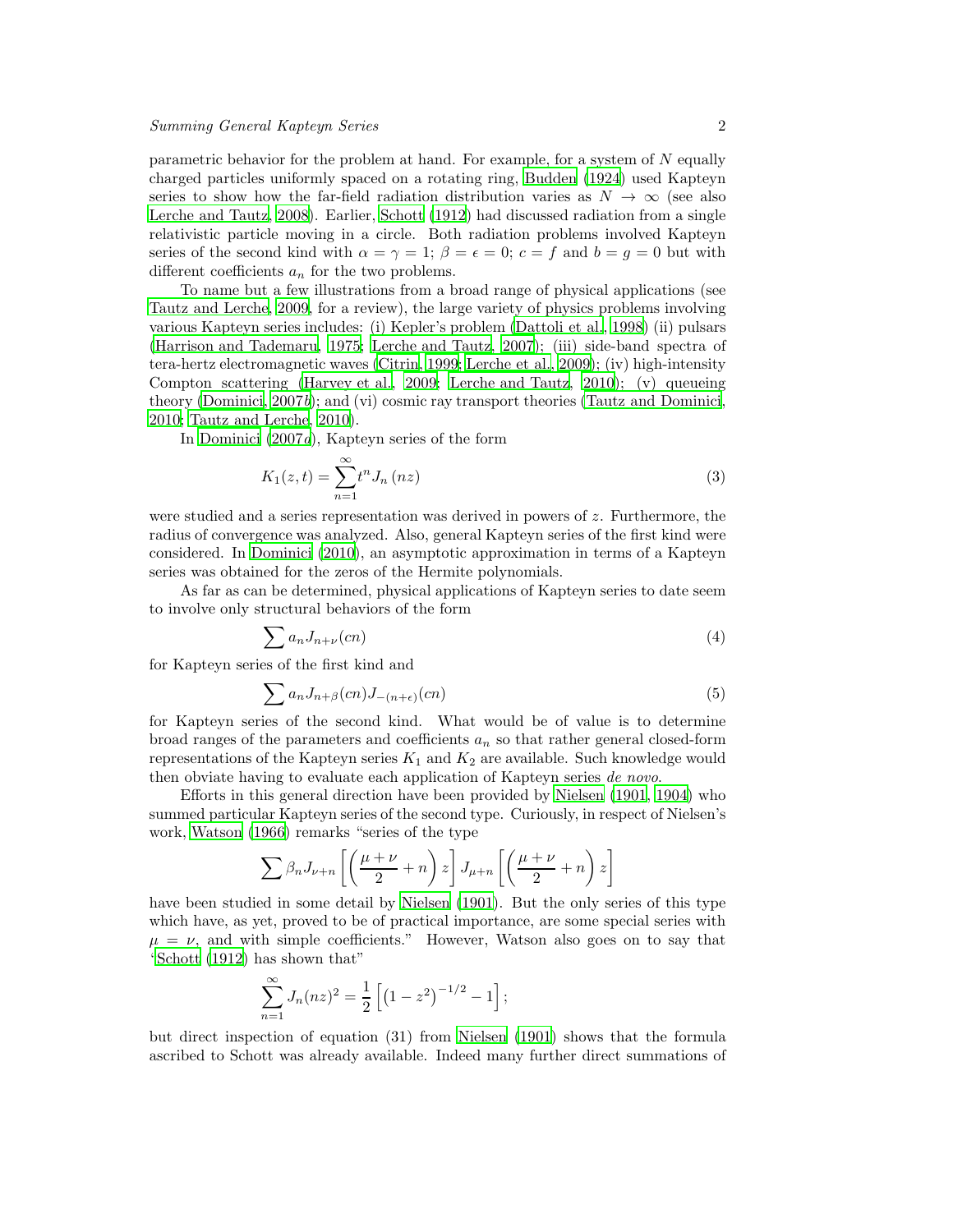Kapteyn series of the second kind are to be found in Nielsen's [\(1901\)](#page-13-19) work such as [his equation (31a)]

$$
2\sum_{n=1}^{\infty} J_n[(2n+1)x]J'_n[(2n+1)x] = \frac{1}{2x} \left[ \left(1 - 4x^2\right)^{-1/2} - 1 \right].
$$
 (6)

The difference in philosophy between Nielsen and Schott is that Nielsen treated the summation as a pure mathematics' problem requiring summation, while Schott worked out the physics problem of synchrotron radiation involving the series. Thus, physics applications of the Kapteyn series arose a decade (or so) after the series was originally summed in closed form.

It would seem that to prejudge the ability to provide summations of as many as possible Kapteyn series of the second kind as not of practical use is basically not appropriate, for applications often follow much later than the basic mathematical results.

For these reasons, it seems relevant to consider de novo the series  $K_2$  and to attempt to determine procedures for evaluating such series for as broad a range of parameters and coefficients as possible. In Secs. [2](#page-2-0) and [3,](#page-8-0) general methods as well as two specific examples for the summation of Kapteyn series of the second kind will be presented, respectively. Sec. [4](#page-12-0) provides a short summary and a discussion of the results.

# <span id="page-2-0"></span>2. Methods for Summing  $K_2$  Series

In this section, different approaches are investigated that have proven useful for summing various Kapteyn series of the second kind.

#### 2.1. An Integral Representation Procedure

One of the main techniques for summing Kapteyn series of the second kind is [\(Erdelyi,](#page-13-1) [1981;](#page-13-1) [Gradshteyn and Ryzhik, 2000\)](#page-13-21)

<span id="page-2-1"></span>
$$
J_{\mu}(z)J_{\nu}(z) = \frac{2}{\pi} \int_0^{\pi/2} d\theta \ J_{\mu+\nu}(2z\cos\theta)\cos(\mu-\nu)\theta,
$$
 (7)

which is valid for  $\mu, \nu$  any integer values and is otherwise valid for  $\Re(\mu + \nu) > -1$ . Note here the requirement that  $J_{\mu}$  and  $J_{\nu}$  have the same argument.

Thus, when considering

$$
K_2 \equiv \sum_{n=-\infty}^{\infty} a_n J_{\alpha n+\beta} (cn+b) J_{\gamma n+\epsilon} (fn+g)
$$
 (8)

one restricts the evaluation using equation [\(7\)](#page-2-1) to  $c = f$  and  $b = g$ . Then, for  $\Re(\mu + \nu) > -1$  one requires  $\Re[(\alpha + \gamma)n + \beta + \epsilon] > -1$  for all integers n, with  $a_n \neq 0$ . If  $a_n \neq 0$  for some integer n, then one requires  $\Re(\alpha + \gamma) = 0$  and  $\Re(\beta + \epsilon) > -1$ .

Hence, one has to evaluate

$$
K_2 = \sum_{n=-\infty}^{\infty} a_n J_{\alpha n + \beta} (cn + b) J_{-\alpha \mathbf{R}^n + \mathbf{i} \gamma_1 n + \epsilon} (cn + b), \tag{9}
$$

where  $\gamma = \gamma_R + i\gamma_I$  with  $\gamma_R = -\alpha_R$  and  $\alpha = \alpha_R + i\alpha_I$ , and  $\Re(\beta + \epsilon) > -1$ .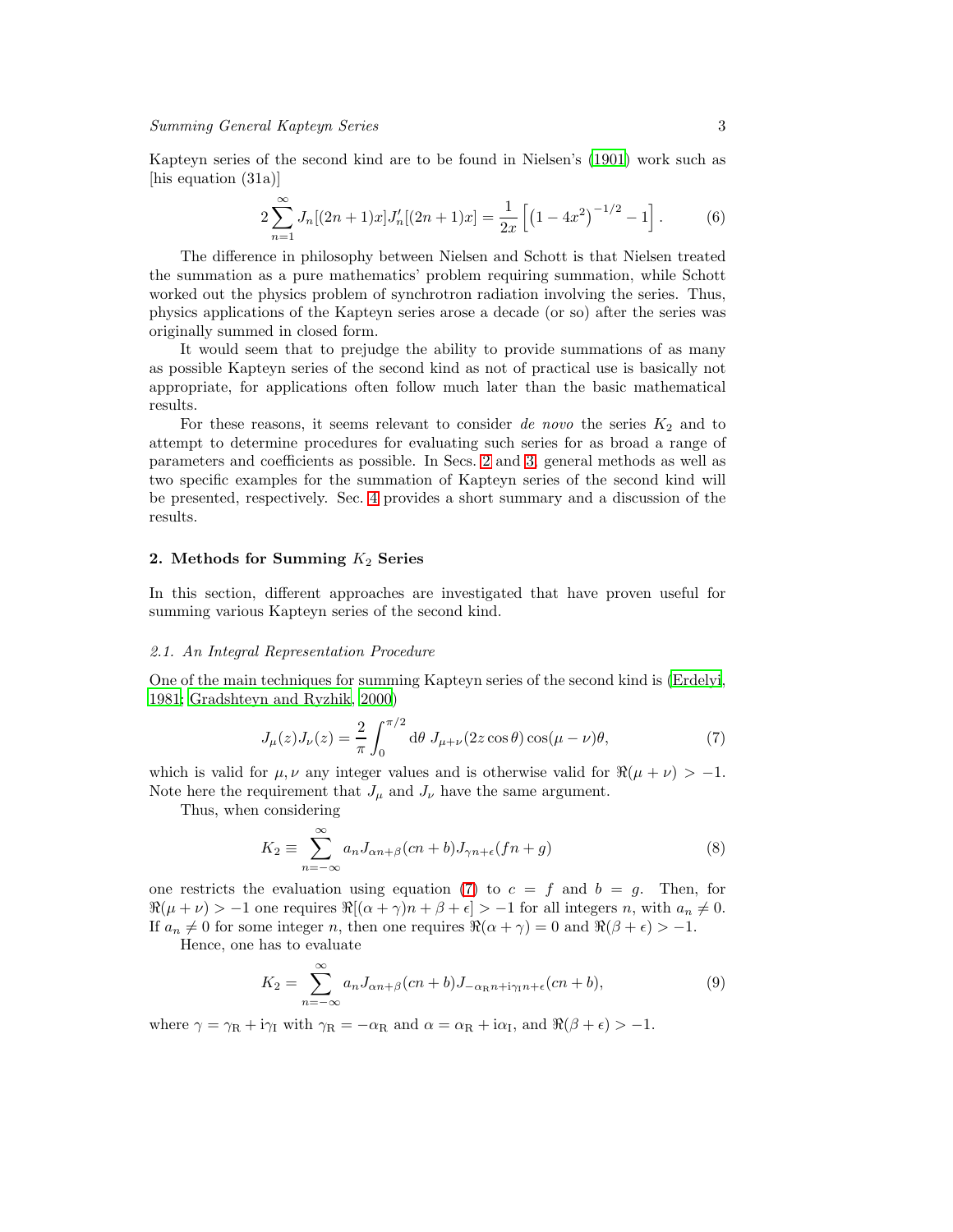Starting with the case  $\mu = -\nu$  in equation [\(7\)](#page-2-1), one has for the Kapteyn series of the second kind,  $K_2({a_n}, \alpha, \beta, -\alpha, -\beta, c, b, c, b)$ , i.e.,

$$
K_2 = \sum_{n=-\infty}^{\infty} a_n J_{\alpha n + \beta}(cn + b) J_{-(\alpha n + \beta)}(cn + b)
$$
 (10*a*)

$$
= \frac{2}{\pi} \int_0^{\pi/2} \sum_{n=-\infty}^{\infty} a_n J_0[2\cos\theta(cn+b)]\cos[2\theta(\alpha n+\beta)].
$$
 (10*b*)

Using the fact that

$$
J_0(z) = \frac{1}{\pi} \int_0^{\pi} d\psi \, \cos(z \sin \psi) \tag{11}
$$

one gets

$$
K_2 = \frac{2}{\pi^2} \int_0^{\pi/2} d\theta \int_0^{\pi} d\psi \sum_{n=-\infty}^{\infty} a_n \cos[2\theta(\alpha n + \beta)] \cos[2\cos\theta \sin\psi(c n + b)] \tag{12a}
$$

$$
= \frac{1}{\pi^2} \int_0^{\pi/2} d\theta \int_0^{\pi} d\psi \sum_{n=-\infty}^{\infty} a_n
$$
  
 
$$
\times \sum_{j=\pm 1} j \left\{ \cos[2\theta(\alpha n + \beta) - 2j \cos \theta \sin \psi (cn + b)] \right\}.
$$
 (12b)

To the extent that one can sum expressions such as

$$
S = \sum_{n = -\infty}^{\infty} a_n \cos(nA + B)
$$
 (13)

in closed form,  $K_2$  can be, at worst, reduced to a double integral and, at best, can be evaluated in closed form. The reduction depends precisely on the functional forms chosen for  $a_n$  and on the convergence of the terms in the series  $S$  (normally, but not necessarily, by taking A to be real).

For example, if  $a_n = (n+p)^{-1}$  where p is not an integer, then one can write

$$
S = -pS'\cos B + \frac{\partial S'}{\partial A}\sin B,\tag{14}
$$

where

$$
S' = \sum_{n = -\infty}^{\infty} \frac{\cos nA}{n^2 - p^2}.
$$
\n(15)

Because S' can be given in closed form, it is possible to sum a variety of Kapteyn series of the second kind with this procedure.

Thus, for sideband spectra in the tera-hertz regime one can show [\(Lerche et al.,](#page-13-11) [2009\)](#page-13-11) that

$$
\sum_{\nu=1}^{\infty} \frac{J_{\nu+n}(a\nu)J_{\nu-n}(a\nu)}{\nu^2 - b^2} = (-1)^{n-1} \frac{\pi}{2b} \csc(\pi b)J_{n+b}(ab)J_{n-b}(ab) \quad (16)
$$

for *n* integer and  $n \ge 1$ , with  $0 < a < 1$  and  $0 < b < 1$  together with

$$
\sum_{\nu=0}^{\infty} \frac{(-1)^{n-\nu}}{(\nu+\frac{1}{2})^2 - b^2} J_{n+\nu+1}(a(\nu+\frac{1}{2})) J_{n-\nu}(a(\nu+\frac{1}{2}))
$$
  
=  $(-1)^n \frac{\pi}{4b} \sec(\pi b) J_{n+\frac{1}{2}+b}(ab) J_{n+\frac{1}{2}-b}(ab)$  (17)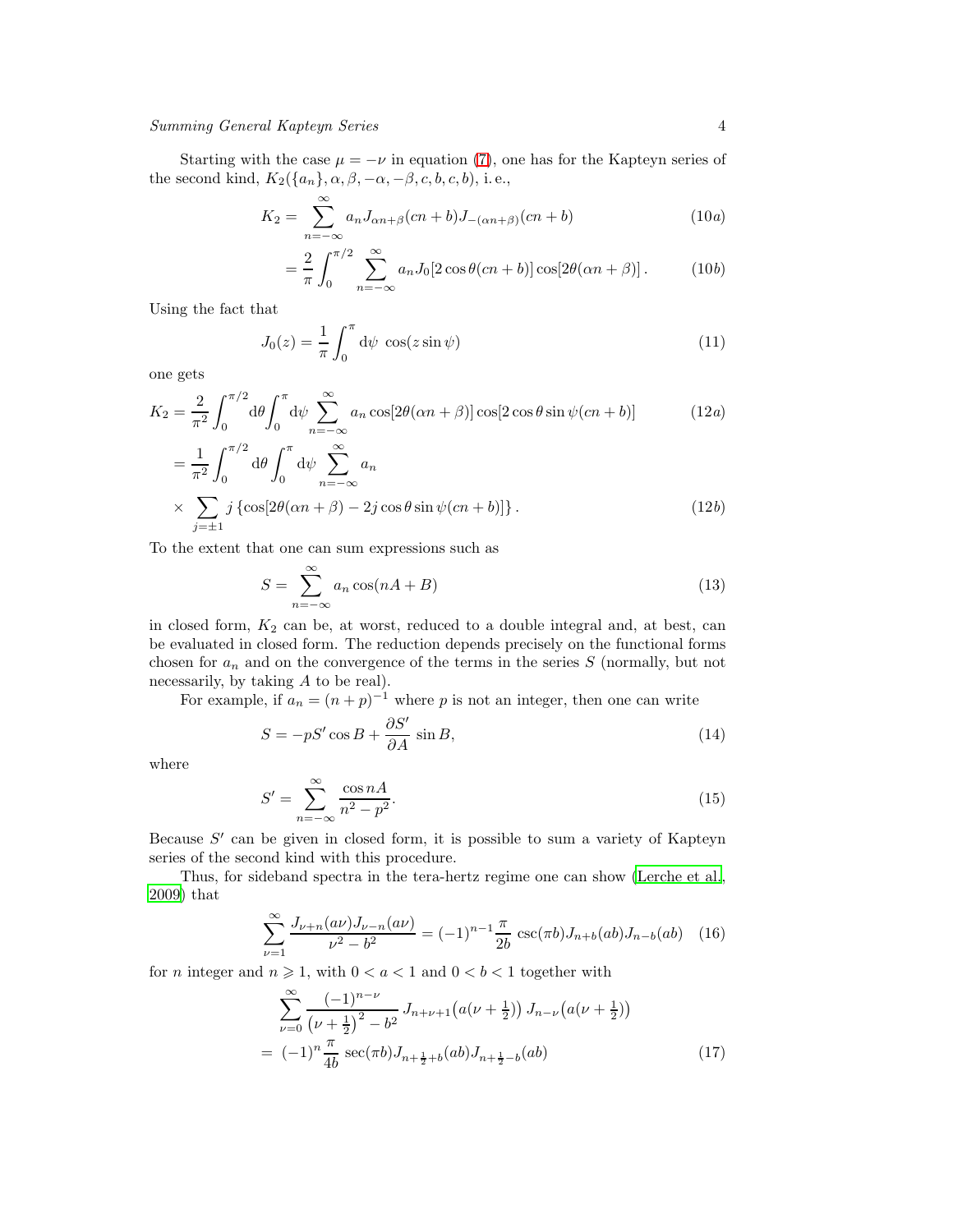for *n* integer and  $n \ge 1$ , with  $0 < a < 1$  and  $0 < b < \frac{1}{2}$ .

Similarly, for high-intensity Compton scattering, series arise of the form

$$
\sum_{n=1}^{\infty} \frac{n^p}{(a+n)^q} J_n^2(na) \tag{18}
$$

with  $p$  and  $q$  positive integers, which can be reduced to analytic closed form apart from a single elliptic integral that has to be added to the rest of the closed form expressions [\(Lerche and Tautz](#page-13-13), [2010\)](#page-13-13).

Besides such evaluations where  $\mu = -\nu$ , the more general case with  $\Re(\mu + \nu) > -1$ needs to be considered. Writing equation [\(7\)](#page-2-1) with

$$
\mu = \alpha n + \beta \tag{19a}
$$

$$
\nu = -\alpha_{\rm R} n + i\gamma_{\rm I} n + \epsilon, \qquad (19b)
$$

one obtains

$$
\mu + \nu = i(\gamma_I + \alpha_I)n + \beta + \epsilon \tag{20a}
$$

$$
\mu - \nu = 2\alpha_{\mathbb{R}}n + i(\alpha_{\mathbb{I}} - \gamma_{\mathbb{I}})n + \beta - \epsilon.
$$
 (20*b*)

Thus, one can write

<span id="page-4-0"></span>
$$
K_2 = \frac{2}{\pi} \int_0^{\pi/2} d\theta \sum_{n=-\infty}^{\infty} a_n J_{in(\gamma_1 + \alpha_1) + \beta + \epsilon} (2 \cos \theta (cn + b))
$$
  
 
$$
\times \cos [\theta (2\alpha_{\rm R} n + i(\alpha_{\rm I} - \gamma_{\rm I}) n + \beta - \epsilon)]
$$
 (21)

with  $\Re(\beta + \epsilon) > -1$ . The cosine factors in equation [\(21\)](#page-4-0) converge if and only if  $\alpha_I = \gamma_I$ , so that

$$
K_2 = \frac{2}{\pi} \int_0^{\pi/2} d\theta \sum_{n=-\infty}^{\infty} a_n J_{2in\alpha_1 + \beta + \epsilon} (2 \cos \theta (cn + b)) \cos [\theta (2\alpha_{\rm R} n + \beta - \epsilon]. \tag{22}
$$

Therefore,

<span id="page-4-1"></span>
$$
J_{\nu}(x) = \frac{2}{\pi} \int_0^x dt \, \sin\left(x \cosh t - \frac{\pi \nu}{2}\right) \cosh \nu t,\tag{23}
$$

for  $x \in \mathbb{R}$ , so that c and b are real. But if  $\nu$  contains an imaginary part proportional to  $n$ , as in equation [\(22\)](#page-4-1), then the series in equation (22) diverges exponentially unless  $a_n$  converges fast enough (e.g.,  $a_n$  proportional to  $\exp[-bn^2]$ ). Thus, one requires  $\alpha_{\rm I} \equiv 0.$ 

Under such conditions one can write

<span id="page-4-2"></span>
$$
K_2 = \left(\frac{2}{\pi}\right)^2 \int_0^\infty dt \int_0^{\pi/2} d\theta \sum_{n=-\infty}^\infty a_n \cos[\nu(2\alpha_R n + \beta - \epsilon)]
$$
  
 
$$
\times \cosh[(\beta + \epsilon)t] \sin\left[2\cos\theta(cn + b)\cosh t - \frac{\pi}{2}(\beta + \epsilon)\right].
$$
 (24)

Again, one sees that for choices of  $a_n$  such that the series in equation [\(24\)](#page-4-2) can be summed in closed form then  $K_2$  is reduced, at worst, to a double integral and, at best, can be evaluated explicitly.

All of these procedures for summing the general second-order Kapteyn series represented by  $K_2$  are dependent on the integral representation from equation [\(7\)](#page-2-1) for  $J_{\nu}(z)J_{\mu}(z)$ , valid for  $\Re(\mu+\nu) > -1$  when  $\mu,\nu$  are not integer and otherwise generally valid.

But just because there are values of  $\Re(\mu+\nu) \leq -1$ , for which equation [\(7\)](#page-2-1) cannot be used, does not mean that other Kapteyn series of the  $K_2$  form cannot be summed. One needs other procedures to effect the summations when  $\Re(\mu + \nu) \le -1$ .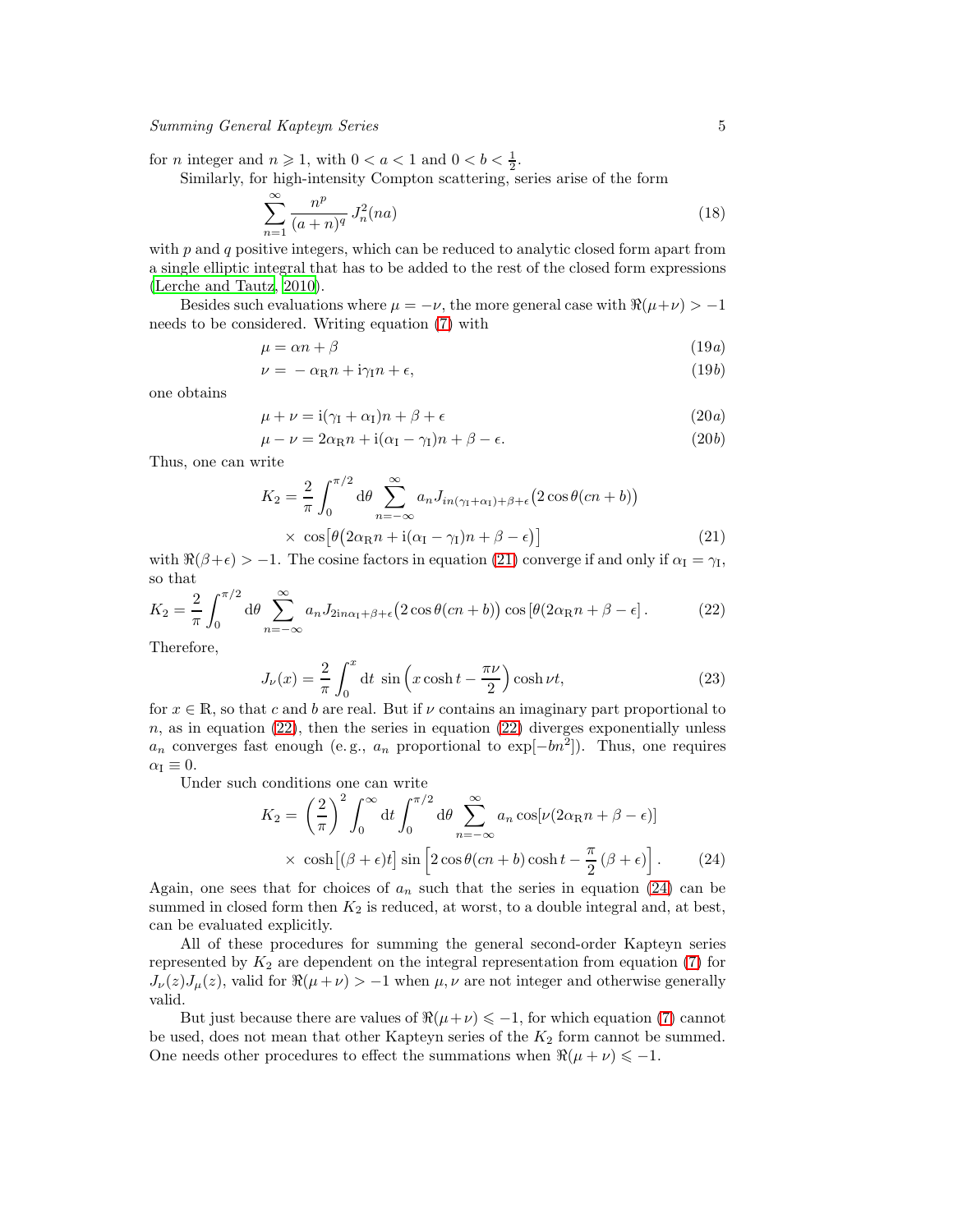

<span id="page-5-3"></span>**Figure 1.** The Kapteyn series from equation [\(28\)](#page-5-0) for varying real  $\nu \in [-10, 10]$ and for  $x = 1/2$ .

#### 2.2. Series Representation Procedures

The use of series representations to sum  $K_2$  types of Kapteyn series was already known to [Nielsen \(1901\)](#page-13-19) and later the same procedure was given by [Watson](#page-13-2) [\(1966](#page-13-2)). Following [Nielsen \(1901\)](#page-13-19), the sense of the argument is as follows: One considers first integrals of the form

$$
\mathcal{I}_{\nu}(a) = \int_0^{\pi/2} dx \cos^{\nu-1} x \cos ax \tag{25}
$$

and, for  $\Re(\nu) > 0$ , expresses the result as

$$
\mathcal{I}_{\nu}(a) = \frac{\pi \cos a \pi/2}{2^{\nu} \nu} \frac{\Gamma(\nu+1)}{\Gamma((\nu+1+a)/2)\Gamma((\nu+1-a)/2)}.
$$
 (26)

Then one considers equation [\(7\)](#page-2-1) with  $\mu = n - a$  and  $\nu = n + a$ . According to Nielsen, one then uses the series expansion definition of the Bessel function under the integral sign as

<span id="page-5-1"></span>
$$
J_{\alpha}(z) = \left(\frac{z}{2}\right)^{\alpha} \sum_{k=0}^{\infty} \frac{(-1)^k}{2^{2k}k!} \frac{z^{2k}}{\Gamma(\alpha+k+1)}
$$
(27)

and so one integrates equation [\(7\)](#page-2-1) term by term with  $\mu$  and  $\nu$  as defined above by using equation [\(27\)](#page-5-1). Effectively, one trades a sum over Bessel functions of the Kapteyn kind for a power series. The resulting power series can often, but not universally, be either summed in closed form or can be evaluated for specific parameter values. In this way, Nielsen argued that

<span id="page-5-0"></span>
$$
\frac{\sin \nu \pi}{\nu \pi} + 2 \sum_{n=1}^{\infty} J_{n+\nu}(2nx) J_{n-\nu}(2nx) = \frac{1}{\sqrt{\pi}} \sum_{n=0}^{\infty} \frac{n! \Gamma(n+\frac{1}{2})(2x)^{2n}}{\Gamma(n+1+\nu)\Gamma(n+1-\nu)},
$$
(28)

and

<span id="page-5-2"></span>
$$
2\sum_{n=0}^{\infty} J_{n+\nu}[(2n+1)x]J_{n+1-\nu}[(2n+1)x] = \frac{1}{\sqrt{\pi}}\sum_{n=0}^{\infty} \frac{n!\,\Gamma(n+\frac{3}{2})(2x)^{2n+1}}{\Gamma(n+1+\nu)\Gamma(n+2-\nu)},\tag{29}
$$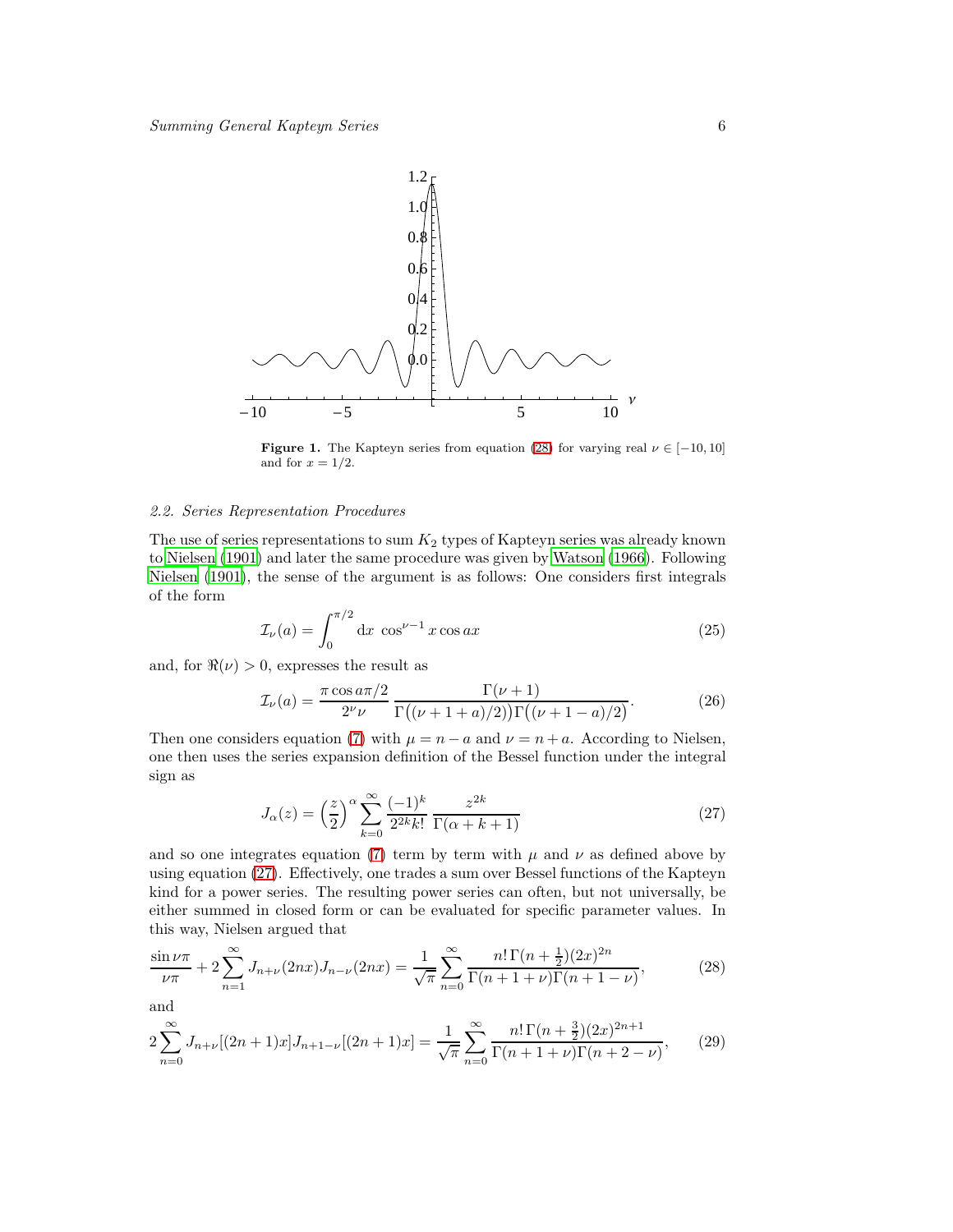

<span id="page-6-0"></span>**Figure 2.** The Kapteyn series from equation [\(29\)](#page-5-2) for varying real  $\nu \in [-10, 10]$ and for  $x = 1/2$ .

which are illustrated in figures [1](#page-5-3) and [2,](#page-6-0) respectively, for varying  $\nu$  and for  $x = 1/2$ . Numerically, the evaluation of infinite series is carried out as follows: First, a number of terms (usually 100) is summed directly; to accelerate the convergence of the sum, then for example Wynn's epsilon method (e. g., [Brezinski, 2000;](#page-13-22) [Hamming, 1986\)](#page-13-23) can be used, which samples a number of additional terms (usually 100) in the sum and tries to fit a polynomial multiplied by a decaying exponential. Thus, the series are well approximated and the required computer time is kept moderate.

Note that both equations [\(28\)](#page-5-0) and [\(29\)](#page-5-2) are valid for arbitrary  $\nu \in \mathbb{C}$  and for complex  $x \in \mathbb{C}$  with  $|x| < 1/2$ . However, for  $\Im(\nu) > 1$ , both series attain extremely large values, depending on  $\Re(\nu)$  and x.

Nielsen then commented that for  $\nu = 0$  one has the particular cases

<span id="page-6-1"></span>
$$
1 + 2\sum_{n=1}^{\infty} J_n(2nx)^2 = (1 - 4x^2)^{-1/2}
$$
\n(30)

and

$$
2\sum_{n=0}^{\infty} J_n[(2n+1)x]J_{n+1}[(2n+1)x] = \frac{1}{2x} \left[ \left(1 - 4x^2\right)^{-1/2} - 1 \right].
$$
 (31)

Note that the results shown here correct two misprints in Nielsen's results [his equations (30a) and (31)], which are: (i) Nielsen wrote  $J_{n-\nu}[(2n+1)x]$  on the left-hand side of equation [\(29\)](#page-5-2) instead of  $J_{n+1-\nu}[(2n+1)x]$  and (ii) Nielsen included the term  $n = 0$  when summing the left-hand side of equation [\(30\)](#page-6-1).

In fact, however, a more general representation is possible if, instead of using Nielsen's series expansion of the Bessel function under the integral sign of equation [\(7\)](#page-2-1), one were to write

$$
J_{2n}(2nx\cos\theta) = \frac{1}{\pi} \int_0^{\pi} d\psi \, \cos 2n\psi \cos(2nx\cos\psi)
$$
 (32)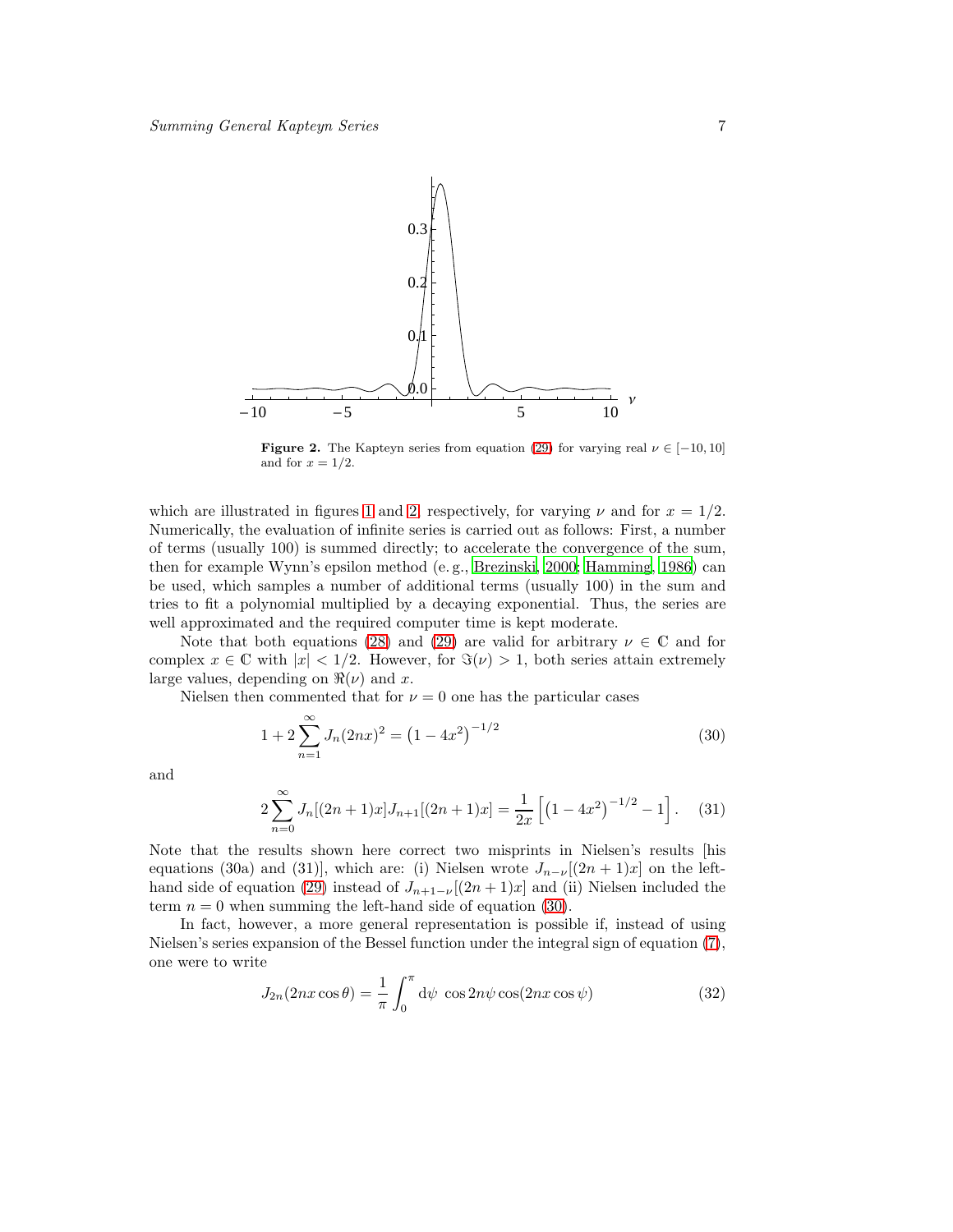then one sees immediately that the ability to evaluate a Kapteyn series is again reduced to the question of whether one can sum

$$
\sum_{n=1}^{\infty} \alpha_n \cos 2n\psi \cos(2nx \cos \psi)
$$

for particular choices of  $\alpha_n$ . Nielsen's choice of  $\alpha_n = 1$  is just one example where the summation can be achieved.

Perhaps of more general interest is to ask how reducible equation [\(2\)](#page-0-0) is for arbitrary parameter values. Then, using equation [\(27\)](#page-5-1) for each of the Bessel functions in  $K_2$  one has

<span id="page-7-0"></span>
$$
K_2 = \sum_{n=-\infty}^{\infty} a_n \sum_{k=0}^{\infty} \sum_{r=0}^{\infty} \left(\frac{cn+b}{2}\right)^{\alpha n+\beta} \frac{(-1)^k (cn+b)^{2k}}{2^{2k} k! \Gamma(\alpha n + \beta + k + 1)}
$$

$$
\times \left(\frac{fn+g}{2}\right)^{\gamma n+\epsilon} \frac{(-1)^r (fn+g)^{2r}}{2^{2r} r! \Gamma(\gamma n + \epsilon + r + 1)}.
$$
(33)

Unless  $fn+g = \Lambda(cn+b)$ , where  $\Lambda$  is a constant, it is difficult to make further headway with equation [\(33\)](#page-7-0). But when such is the case then one has

$$
K_2 = \sum_{n=-\infty}^{\infty} B_n \sum_{k=0}^{\infty} \sum_{r=0}^{\infty} \left(\frac{cn+b}{2}\right)^{(\alpha+\gamma)n+\epsilon+\beta}
$$
  
 
$$
\times \frac{(-1)^k (-1)^r}{2^{2k} 2^{2r} k! r!} \frac{(cn+b)^{2(k+r)} \Lambda^{2r}}{\Gamma(\alpha n + \beta + k + 1) \Gamma(\gamma n + \epsilon + r + 1)},
$$
(34)

where  $B_n = a_n \Lambda^{\gamma n + \epsilon}$ . Now, setting  $k + r = m$ , one gets

<span id="page-7-1"></span>
$$
K_2 = \sum_{n=-\infty}^{\infty} B_n \left(\frac{cn+b}{2}\right)^{(\alpha+\gamma)n+\epsilon+\beta} \sum_{m=0}^{\infty} \sum_{k=0}^{m} \left(\frac{cn+b}{2}\right)^{2m}
$$

$$
\times \frac{(-1)^m \Lambda^{2m} \Lambda^{-2k}}{k!(m-k)!\Gamma(\alpha n+\beta+k+1)\Gamma(\gamma n+\epsilon+1+m-k)}.
$$
(35)

The representation of  $K_2$  in closed form (or at worst as an integral) then rests on the extent to which one can sum the various component sums occurring in equation [\(35\)](#page-7-1).

One can write

$$
K_2 = \sum_{n=-\infty}^{\infty} B_n \left(\frac{cn+b}{2}\right)^{(\gamma+\alpha)n+\epsilon+\beta} Q_n,
$$
\n(36)

where

$$
Q_n = \sum_{k=0}^{m} \sum_{m=0}^{\infty} \left(\frac{cn+b}{2}\right)^{2m}
$$
  
 
$$
\times \frac{(-1)^m \Lambda^{2m} \Lambda^{-2k}}{k!(m-k)!\Gamma(\alpha n + \beta + k + 1)\Gamma(\gamma n + \epsilon + 1 + m - k)}.
$$
 (37)

Note that the replacement of r by  $(m - k)$  causes  $Q_n$  to be a single power series in  $\frac{(cn + b)}{2}$  which can be written as

$$
Q_n = \sum_{m=0}^{\infty} \left(\frac{cn+b}{2}\right)^{2m} (-1)^m \Lambda^{2m} R_m \tag{38}
$$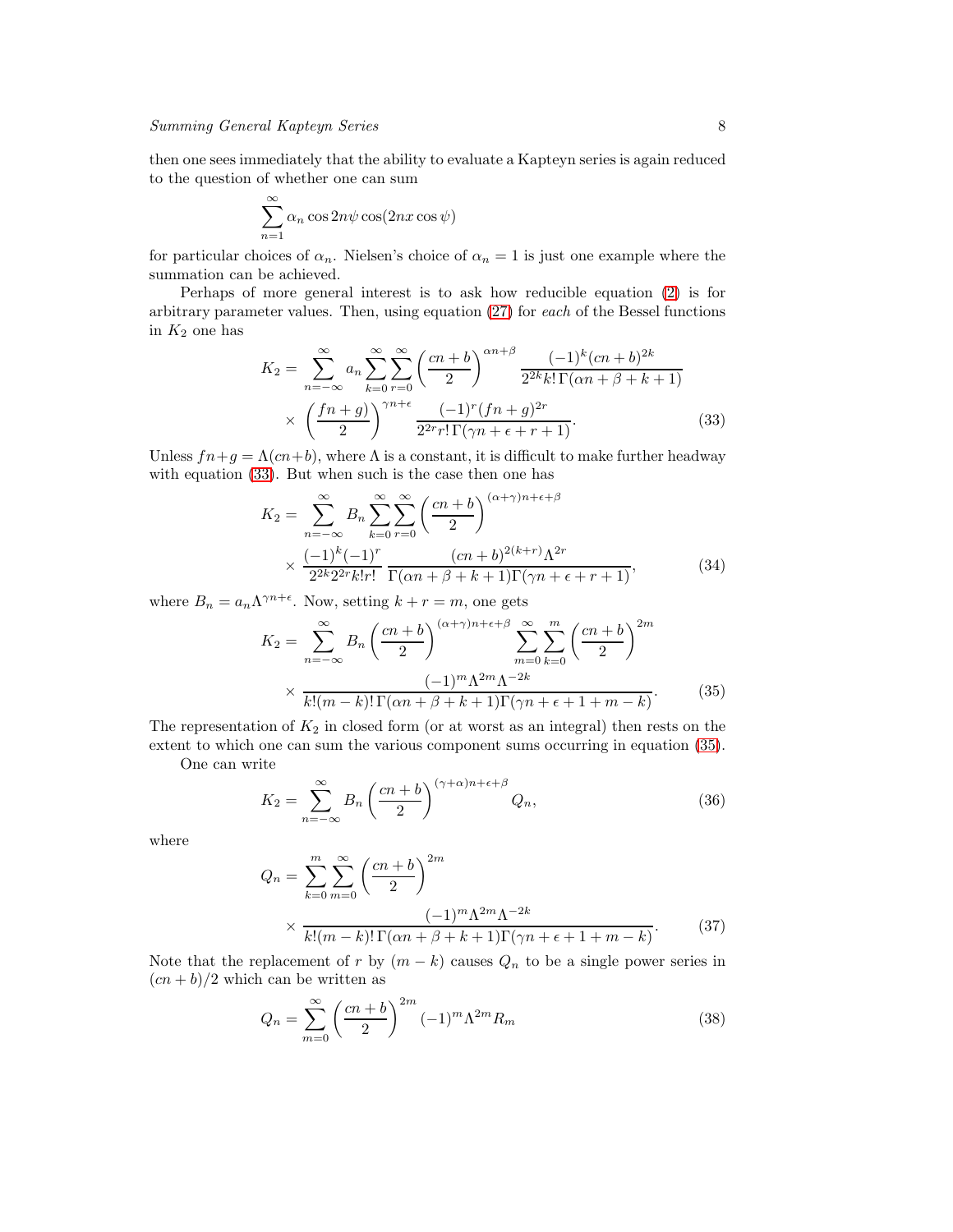with

$$
R_m = \sum_{k=0}^{\infty} \frac{\Lambda^{2k}}{k!(m-k)!} \left[ \Gamma(\alpha n + \beta + k + 1) \Gamma(\gamma n + \epsilon + (m-k) + 1) \right]^{-1}.
$$
 (39)

The basic question is: under what conditions is  $R_m$  expressible in closed form? If it is, then one can then determine the conditions under which  $Q_n$  is expressible in closed form and so arrange values of  $B_n$  so that  $K_2$  is in closed form. It would seem that only for particular values of the parameters it is possible to effect closed-form results, as those for instance given by Nielsen [his equation (8)]

$$
\left(\frac{x}{2}\right)^{\mu+\nu} = (\mu+\nu)\Gamma(1+\mu)\Gamma(1+\nu)\sum_{n=0}^{\infty} {\mu+\nu+n-1 \choose n} (\mu+\nu+2n)^{-(\mu+\nu+1)} \times J_{\mu+n}[(\mu+\nu+2n)x] J_{\nu+n}[(\mu+\nu+2n)x]
$$
\n(40)

# <span id="page-8-0"></span>3. Examples for  $K_2$  series

There are special cases of Kapteyn series of the second kind, which are often needed and which rely on other methods than those described above. One example is a Kapteyn series, which consists of  $J_n^2(nz)$  for  $z \in \mathbb{C}$  with  $|z| < 1$ , combined with a power of  $n$  in the form

<span id="page-8-2"></span>
$$
K_2 \equiv K_2(n^{2q}, 1, 0, 1, 0, z, 0, z, 0) = \sum_{n=1}^{\infty} n^{2q} J_n^2(nz).
$$
 (41)

Two different distinctions can be made: (i)  $q < 0$ ; (ii)  $q > 0$ ; each for (a) integer  $q \in \mathbb{N}$ ; (b) arbitrary  $q \in \mathbb{R}$ .

3.1. The case  $q < 0$ 

First, write  $p = -q$  so that

$$
K_2 = \sum_{n=1}^{\infty} \frac{J_n^2(nz)}{n^{2p}}.
$$
\n(42)

The general procedure is the following: use Bessel's equation  $J_n(z)$ , to show that (cf. [Watson, 1966](#page-13-2), equation 17.33), for consecutive indices  $p$ , the following two Kapteyn series of the first kind are related through the equation

<span id="page-8-1"></span>
$$
\left(z\frac{d}{dz}\right)^2 \sum_{n=1}^{\infty} \frac{J_{2n}(2nz)}{n^{2p}} = 4\left(1-z^2\right) \sum_{n=1}^{\infty} \frac{J_{2n}(2nz)}{n^{2(p-1)}}.
$$
 (43)

The second initial condition, i.e., the sum for  $p = 1$  (cf. [Watson, 1966,](#page-13-2) Sec. 17.23),

$$
\sum_{n=1}^{\infty} \frac{J_{2n}(2nz)}{n^2} = \frac{z^2}{2},\tag{44}
$$

together with Meissel's [\(1892\)](#page-13-24) investigation suggests one should write the Kapteyn series of the first kind as a polynomial in  $z^{2k}$  (see [Watson, 1966,](#page-13-2) Sec. 17.23). By evaluating the recurrence relation, equation [\(43\)](#page-8-1), it has been shown [\(Tautz and Dominici, 2010\)](#page-13-15) that the Kapteyn series of the first kind can be expressed as

<span id="page-8-3"></span>
$$
\sum_{n=1}^{\infty} \frac{J_{2n}(2nz)}{n^{2p}} = \sum_{k=1}^{p} z^{2k} \sum_{j=1}^{k} \frac{(-1)^{j+k} j^{2(k-p)}}{(k-j)!(k+j)!}.
$$
(45)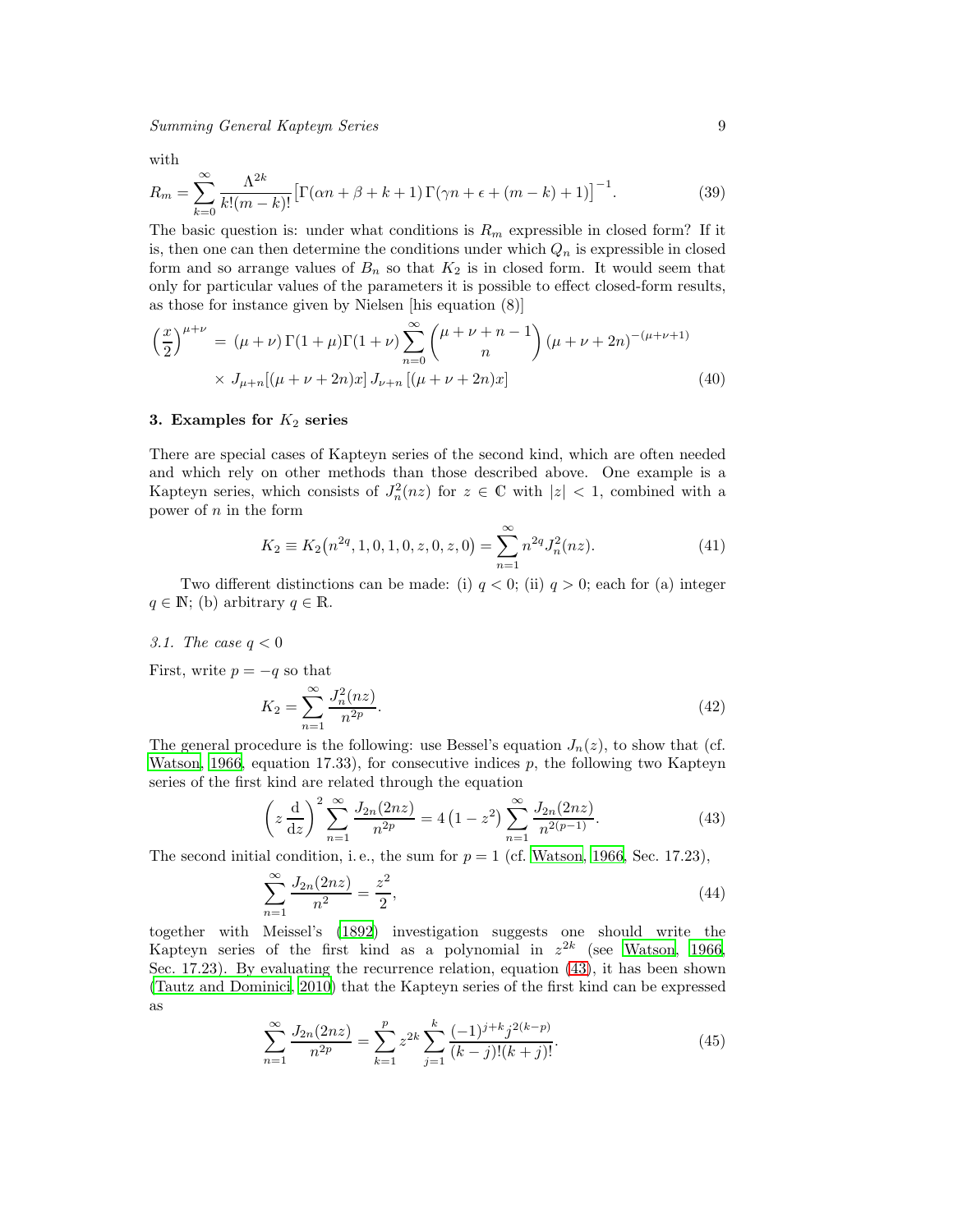

<span id="page-9-2"></span>**Figure 3.** The functions  $\xi_k(p)$  for varying p with  $k \in \{2, 3, 4, 5\}$  as given through equation [\(47\)](#page-9-0) and, in explicit form, equation [\(49\)](#page-9-1). The vertical axis should merely illustrate the zeros of the functions  $\xi_k(p)$ , thus explaining why, for p integer, a *finite* power series is obtained in equation [\(47\)](#page-9-0).

To obtain the corresponding Kapteyn series of the second kind, equation [\(41\)](#page-8-2), one employs equation [\(7\)](#page-2-1) for  $\mu = \nu = n$ . Then one evaluates equation [\(45\)](#page-8-3) with the argument  $2nz\cos\theta$  and integrates over  $\theta$ , noting that (cf. [Gradshteyn and Ryzhik,](#page-13-21) [2000,](#page-13-21) Sec. 3.621)

$$
\frac{2}{\pi} \int_0^{\pi/2} d\theta \cos^{2n} \theta = \frac{(2n-1)!!}{(2n)!!} = \frac{\Gamma(n+\frac{1}{2})}{n!\sqrt{\pi}}, \qquad n \in \mathbb{N},
$$
 (46)

where  $(\cdot)!!$  is the double factorial and where  $\Gamma(\cdot)$  denotes the Gamma function. Hence, the result is

<span id="page-9-0"></span>
$$
K_2(z) = \sum_{k=1}^{\Theta} z^{2k} \frac{\Gamma(k + \frac{1}{2})}{k! \sqrt{\pi}} \sum_{j=0}^{k-1} \frac{(-1)^j (k - j)^{2(k - p)}}{j! (2k - j)!},
$$
(47)

with

$$
\Theta = \begin{cases} p, & p \in \mathbb{N} \\ \infty, & p \in \mathbb{R} \setminus \mathbb{N} \end{cases}
$$
 (48)

and is valid for arbitrary  $p \in \mathbb{R} < 0$ .

Equation [\(47\)](#page-9-0) has some important features. For integer p, a sum with  $p(p+1)/2$ terms is obtained, whereas, for non-integer  $p$ , an infinite power series occurs. But even in that case, it is advantageous to exchange one infinite series (the Kapteyn series) by another infinite series (a power series), because the convergence behavior of a power series is better understood, thus allowing for a more reliable estimate of the number of terms needed to obtain a desired accuracy.

The reason for the distinction between a finite/infinite power series is that, when expanding the coefficients of the powers  $z^{2k}$ , one finds non-algebraic functions  $\xi_k(p)$ of the form

<span id="page-9-1"></span>
$$
\xi_2(p) = -\frac{1}{16} + 4^{-(1+p)}
$$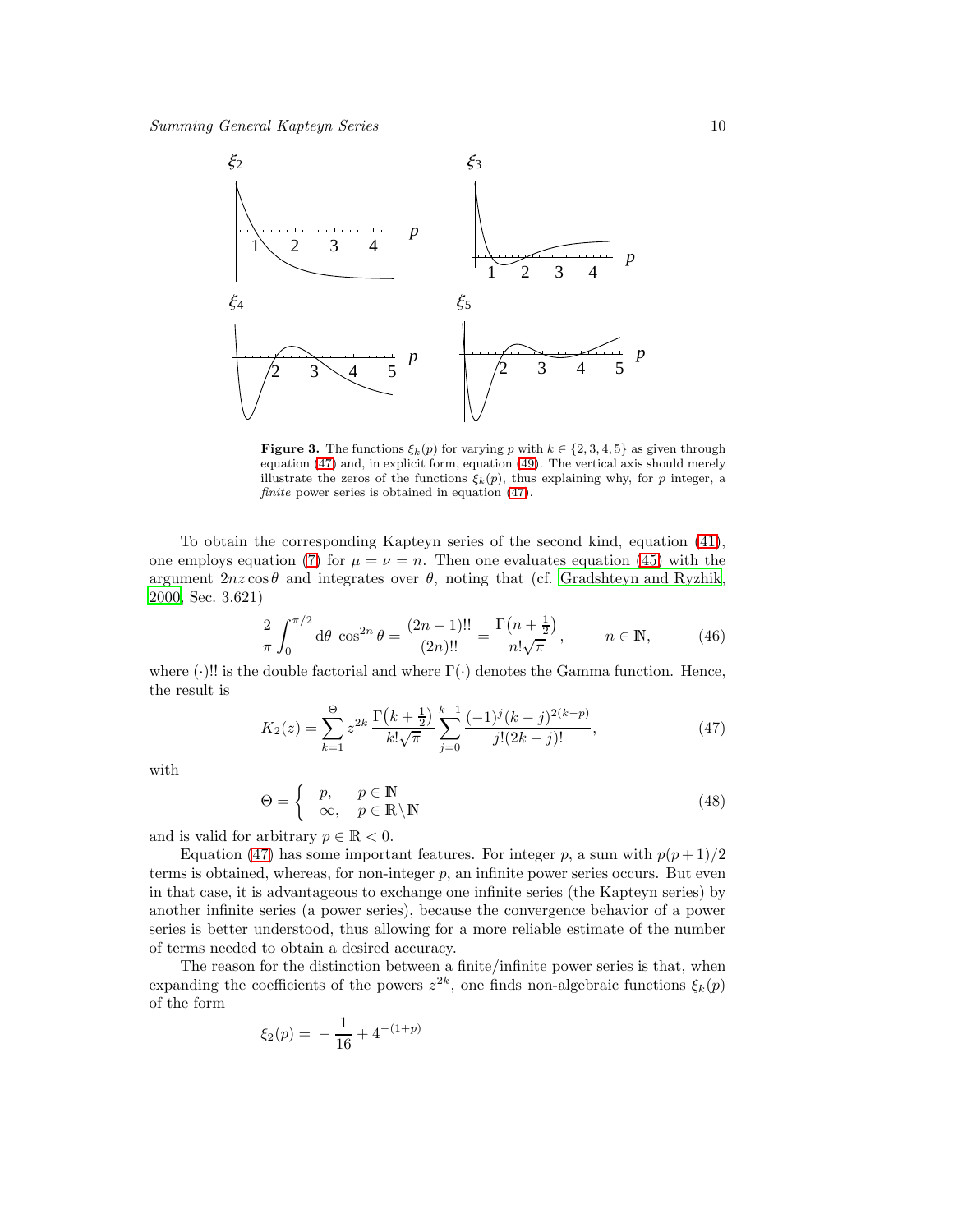$$
\xi_3(p) = \frac{1}{768} \left( 5 - 2^{7-2p} + 3^{5-2p} \right)
$$
  
\n
$$
\xi_4(p) = \frac{1}{18432} \left( -7 + 2^{13-4p} + 7 \cdot 2^{7-2p} - 9^{4-p} \right)
$$
  
\n
$$
\xi_5(p) = \frac{1}{2949120} \left( 42 - 2^{21-4p} - 3 \cdot 2^{13-2p} + 5^{9-2p} + 9^{6-p} \right), \qquad (49)
$$

each of which has zeros at the first integers, i.e.,  $\xi_k = 0$  for  $p = 1, ..., k - 1$ . The functions  $\xi_k(p)$  are illustrated in figure [3](#page-9-2) for varying p and for  $k \in \{2, 3, 4, 5\}.$ 

# 3.2. The case  $q > 0$

Even though structurally similar, the opposite case with  $q > 0$  results in a completely different behavior when evaluating the Kapteyn series in terms of a power series. In [Dominici \(2011](#page-13-25)), Kapteyn series of the form

$$
K_2(z,q) \equiv K_2(n^{2q}, 1, 0, 1, 0, 2z, 0, 2z, 0) = \sum_{n=1}^{\infty} n^{2q} J_n^2(2nz), \qquad (50)
$$

were investigated and it was found that

<span id="page-10-0"></span>
$$
K_2(z,q) = \sum_{n=1}^{\infty} \left[ \frac{1}{(n!)^2} \sum_{k=0}^n (-1)^k {2n \choose k} (n-k)^{2(n+q)} \right] z^{2n},
$$
(51)

for  $q \ge 0$  and  $|z| < 1/2$ . The result in equation [\(51\)](#page-10-0) allows one to compute  $K_2(z,q)$ numerically for any  $q \geq 0$ ; however, sometimes it is difficult to use it to get closed-form expressions. Here, a different approach will be introduced using differential operators.

From [Watson \(1966,](#page-13-2) equation 5.4 (4)), it is known that the function  $y_n(t)$  =  $J_n^2(e^t)$  satisfies the differential equation

<span id="page-10-1"></span>
$$
\frac{d^3 y_n}{dt^3} + 4\left(e^{2t} - n^2\right)\frac{dy_n}{dt} + 4e^{2t}y_n = 0.
$$
\n(52)

By changing variables to  $2nz = e^t$  in equation [\(52\)](#page-10-1), one obtains

$$
\left[z^2 \frac{d^3}{dz^3} + 3z \frac{d^2}{dz^2} + (16n^2z^2 - 4n^2 + 1) \frac{d}{dz} + 16n^2z\right]J_n^2(2nz) = 0,
$$
\nor\n(53)

$$
\left(z^2 \frac{d^3}{dz^3} + 3z \frac{d^2}{dz^2} + \frac{d}{dz}\right) J_n^2(2nz) = \left[4\left(1 - 4z^2\right) \frac{d}{dz} - 16\right] n^2 J_n^2(2nz). \tag{54}
$$

Introducing the function

$$
g_q(z,n) = n^{2q} J_n^2(2nz),
$$
\n(55)

one has

$$
\left(z^2 \frac{d^3}{dz^3} + 3z \frac{d^2}{dz^2} + \frac{d}{dz}\right) g_q = \left[4\left(1 - 4z^2\right) \frac{d}{dz} - 16\right] g_{q+1},\tag{56}
$$

for all  $n \in \mathbb{N}^*$ , i.e., all positive integers.

Thus, it follows that the function  $K_2(z, q)$  satisfies

$$
\left(z^2 \frac{d^3}{dz^3} + 3z \frac{d^2}{dz^2} + \frac{d}{dz}\right) K_2(z, q) = \left[4\left(1 - 4z^2\right) \frac{d}{dz} - 16\right] K_2(z, q+1),\tag{57}
$$

while equation [\(2\)](#page-0-0) gives for the initial condition

<span id="page-10-3"></span><span id="page-10-2"></span>
$$
K_2(z,0) = -\frac{1}{2} + \frac{1}{2\sqrt{1 - 4z^2}}.\tag{58}
$$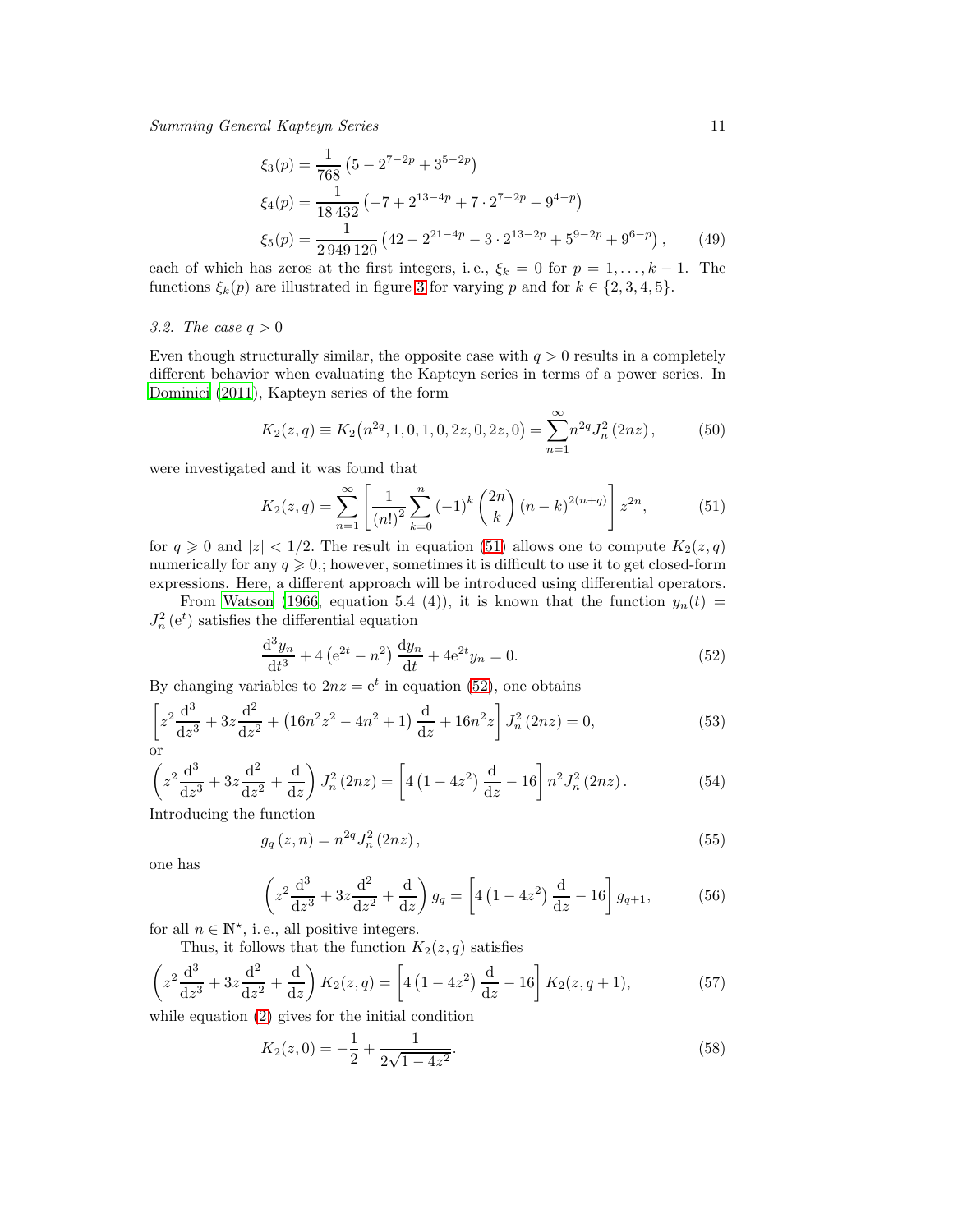

<span id="page-11-3"></span>**Figure 4.** The first functions  $K_2(z,q)$  for varying  $z \in [0,1/2]$  with  $q \in \{1,2,3,4\}$ as given through equation [\(62\)](#page-12-1) and, in explicit form, equation [\(61\)](#page-11-0). The order  $q$ varies from right to left, i.e., the solid line shows  $K_2(1, z)$  while the dotted line shows  $K_2(4, z)$ .

Since  $J_n(0) = 0$  for all  $n = 1, 2, \ldots$ , one has  $K_2(0, q) = 0$ . Solving equation [\(57\)](#page-10-2) for  $K_2(z, q+1)$ , one obtains

<span id="page-11-1"></span>
$$
K_2(z, q+1) = \frac{1}{4\sqrt{1-4z^2}} \int_0^z \frac{dw}{\sqrt{1-4w^2}} \left( w^2 \frac{d^3}{dw^3} + 3w \frac{d^2}{dw^2} + \frac{d}{dw} \right) K_2(w, q), \tag{59}
$$

where one must be careful that  $|z| < 1/2$  to ensure that the integral is convergent.

Integrating equation [\(59\)](#page-11-1) by parts, one obtains the final result for the series  $K_2$ in the form of a the recurrence relation, which reads

<span id="page-11-2"></span>
$$
K_2(z,q+1) = \left[ \frac{z^2}{4(1-4z^2)} \frac{d^2}{dz^2} + \frac{z(1-8z^2)}{4(1-4z^2)^2} \frac{d}{dz} + \frac{2z^2(1+2z^2)}{(1-4z^2)^3} \right] K_2(z,q)
$$

$$
- \frac{4}{\sqrt{1-4z^2}} \int_0^z dw \, \frac{w(1+10w^2+4w^4)}{(1-4w^2)^{7/2}} K_2(w,q). \tag{60}
$$

Using equation [\(60\)](#page-11-2) and [\(58\)](#page-10-3), it is straightforward (albeit tedious) to compute the explicit expressions for the first orders of the series  $K_2$ , yielding the relations

$$
K_2(z, 1) = \frac{z^2 (1 + z^2)}{(1 - 4z^2)^{7/2}}
$$
  
\n
$$
K_2(z, 2) = \frac{z^2 (1 + 37z^2 + 118z^4 + 27z^6)}{(1 - 4z^2)^{13/2}}
$$
  
\n
$$
K_2(z, 3) = \frac{z^2 (1 + 217z^2 + 5036z^4 + 23630z^6 + 22910z^8 + 2250z^{10})}{(1 - 4z^2)^{19/2}}
$$

<span id="page-11-0"></span>
$$
K_2(z,4) = z^2 \left(385\,875z^{14} + 7\,119\,756z^{12} + 15\,359\,862z^{10} + 8\,635\,578z^8\right.\n+ 1\,515\,705z^6 + 80130z^4 + 973z^2 + 1\right)\left(1 - 4z^2\right)^{-25/2},\tag{61}
$$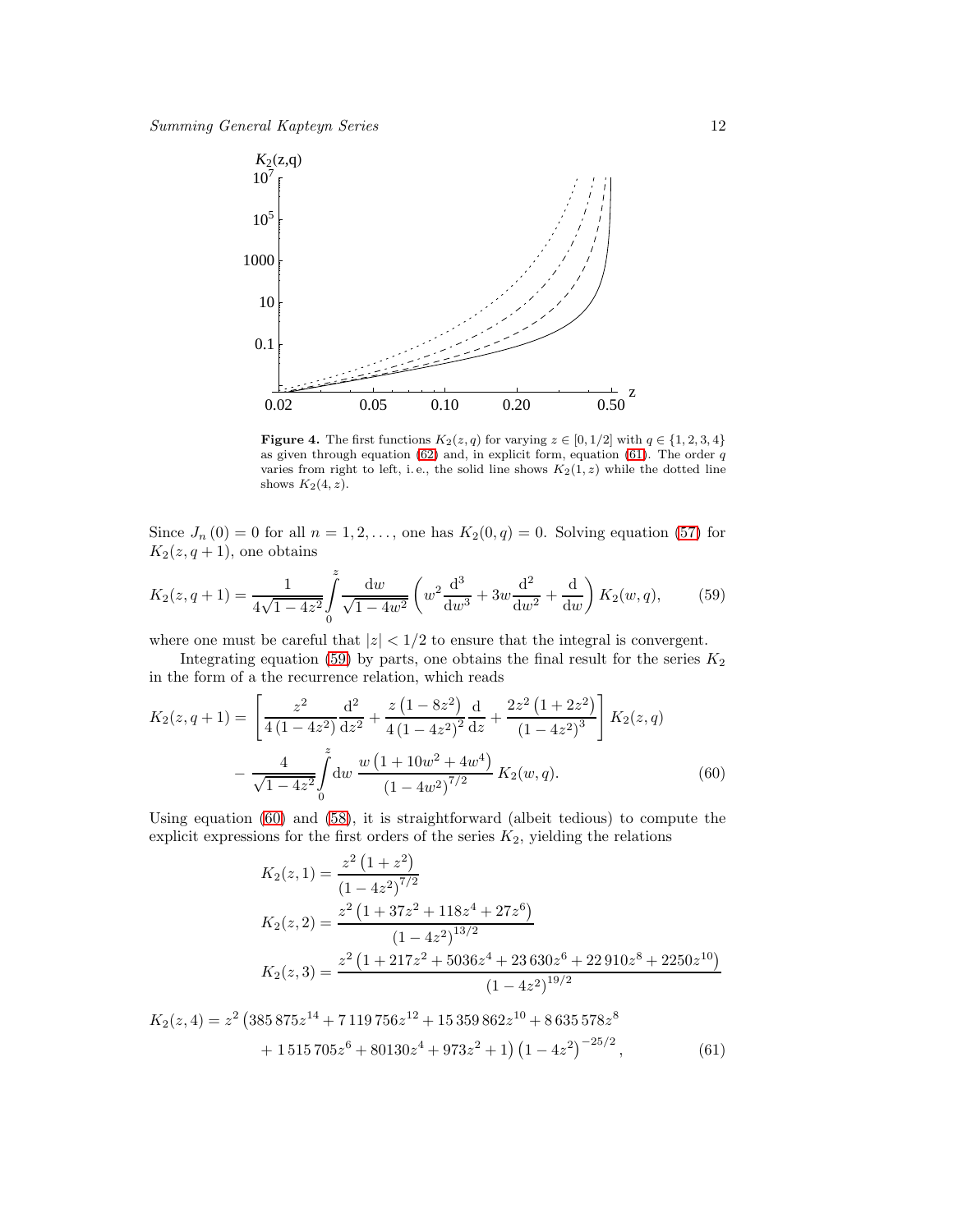which are illustrated in figure [4.](#page-11-3)

In general, one has

<span id="page-12-1"></span>
$$
K_2(z,q) = \frac{z^2 P_q(z^2)}{(1 - 4z^2)^{3q + 1/2}}, \qquad |z| < \frac{1}{2},\tag{62}
$$

where  $P_q(z)$  is a polynomial of degree  $2q-1$ . The structure of the polynomials  $P_q(z)$ is quite complicated and will be analyzed in a forthcoming paper.

## <span id="page-12-0"></span>4. Discussion and Conclusion

In this article, the general features and characteristics of Bessel function series were investigated. Special emphasis was focused on Kapteyn series, which appear in many applications of theoretical physics and mathematics, such as radiation and optimization problems. In their original form, with the index of summation appearing in both the index and the argument of the Bessel function(s) involved, the convergence of such series is, in general, unclear. Therefore, it is appropriate and necessary to undertake every effort of rewriting such sums in terms of, at worst, infinite power series or (double) integrals, the convergence of which can be estimated more reliably. More importantly, in many cases it has proven possible to find closed analytical expressions for Kapteyn series of both the first and the second kind. This is indispensable for cases where Kapteyn series constitute only part of large mathematical expressions that have to be dealt with numerically.

However, the quest for closed-form expressions of Kapteyn series has mostly been limited to special cases that have arisen in specific problems such as those listed in Sec. [1.](#page-0-1) Often one notes that a similar procedure proves useful for different forms of Kapteyn series, even in such cases where the summation coefficients are considerably diverse. But no general answer has been found to date to the following problem: For which parameter regimes of the coefficients do the Kapteyn series have a closed-form expression?

It was the aim of the present article to shed some light on that question. Starting from the most general form of Kapteyn series of the second kind, i. e., involving the product of two Bessel functions, the Kapteyn series was decomposed into series over trigonometric functions or, more generally, algebraic expressions involving gamma functions. The ability to sum such series depends on the precise choice of the parameters. However, it has been shown that the likelihood for any analytical tractability is increased if both Bessel functions are of equal order, i. e.,  $(\alpha n + \beta) = (\gamma n + \epsilon)$  in equation [\(2\)](#page-0-0).

Two specific examples with applications, for instance, in cosmic ray diffusion theories [\(Tautz and Dominici](#page-13-15), [2010](#page-13-15); [Shalchi and Schlickeiser, 2004;](#page-13-26) [Tautz et al., 2006\)](#page-13-27) were illustrated, where the summation coefficients are simply powers of the summation index. It has been shown that, depending very sensitively on the parameters chosen for the summation coefficients, power series with a finite/infinite number of terms are obtained, where the relative magnitude of each term can now easily be estimated.

Future work should, presumably, concentrate on the application of one or more of the above methods (or indeed combinations of the methods) to determine to the maximum extent possible the broadest range of conditions for summability of the general Kapteyn series. Of course, new methods for attempting such summations are welcome and it would be highly interesting to see any such ideas that would add to the capability to effect Kapteyn series summations. Another interesting question is to